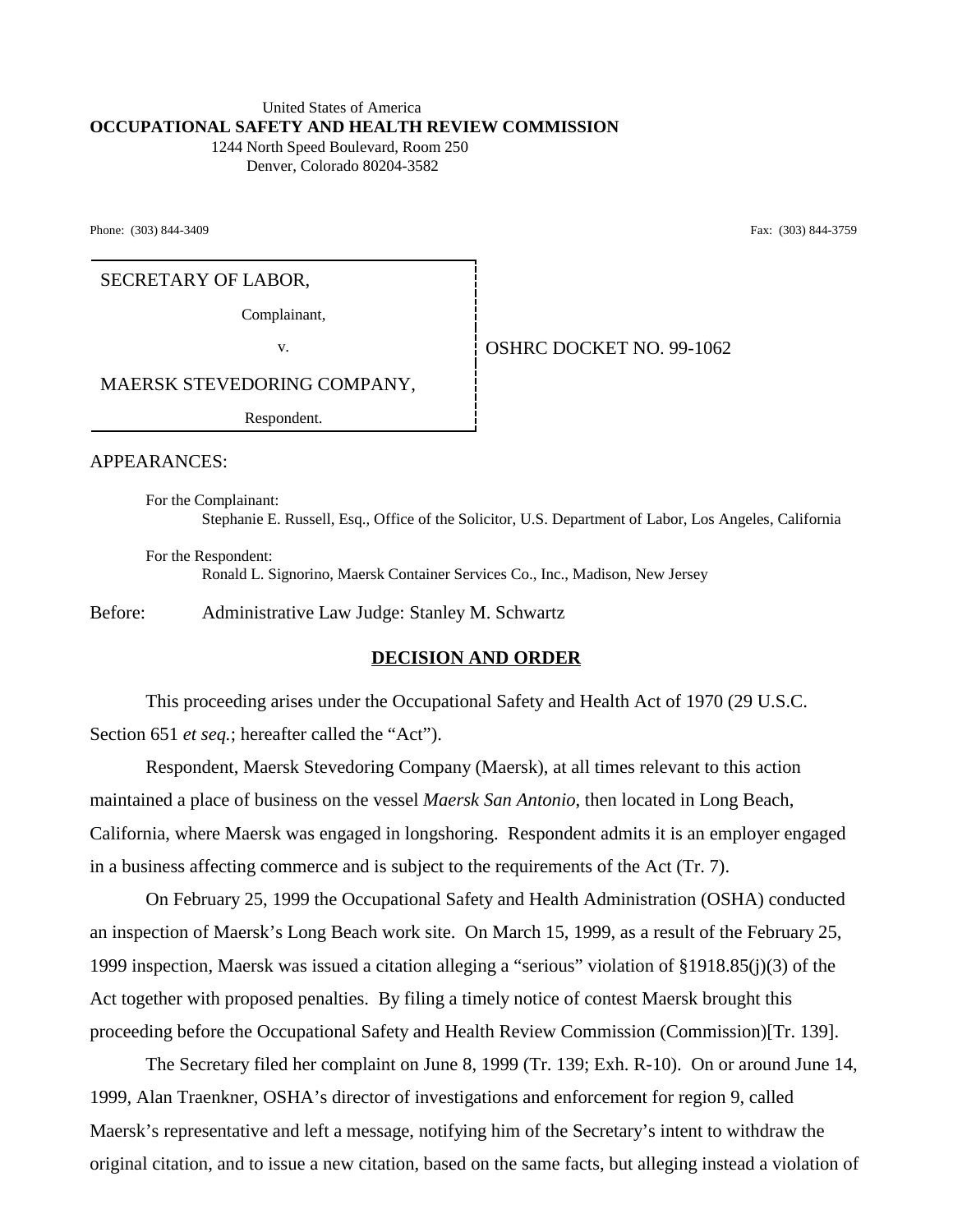§1918.35 (Tr. 142-44). On July 7, 1999, Maersk's representative, Ronald Signorino, relying on Traenkner's phone message, sent a second notice contesting the anticipated new citation (Tr. 150). There is no evidence in the record indicating either that the first citation, which was, at that point, in the hands of the Office of the Solicitor, was ever formally withdrawn, or that a second citation was ever issued (Tr. 154-55). Rather, the record shows that Complainant's counsel requested permission to amend the June 8, 1999 citation. Permission was granted, and an amended Complaint referring back to the original citation, and alleging, in the alternative, violations of §§1918.85(l) and 1918.35 was filed on September 14, 1999 (Tr. 141; Exh. R-11). Maersk filed its answer to the amended complaint on September 22, 1999 (Tr. 141).

On February 8, 2000, a hearing was held in Los Angeles, California. At the hearing Complainant indicated that it intended to proceed solely under §1918.85(l). At that hearing, for the first time, Maersk moved to have the above captioned matter dismissed, claiming that the March 15, 1999 citation was dismissed, and that there is, therefore, no live case before the Commission.

For the reasons set forth below, Maersk's motion is denied.

#### **Withdrawal**

Notwithstanding Alan Traenkner's testimony at trial, the evidence establishes that it was never the Secretary's intention to withdraw the March 15, 1999 citation, that the citation was never, in fact, withdrawn, and that any miscommunications between Maersk and Alan Traenkner were harmless, in that Maersk did not rely to its own detriment on those miscommunications.

First of all, this judge notes that, on June 14, 1999, according to OSHA's own internal guidelines, Area Director Traenkner had no authority to withdraw the March 15, 1999 citation.

OSHA's Field Inspection Reference Manual, Section 8 - Chapter IV. Post-Inspection Procedures, B.2.b states that:

. . . Amendments to or withdrawal of a citation shall not be made by the Area Director under certain conditions which include: (1) Valid notice of contest received.

Moreover, the citation was never actually withdrawn. Traenkner made no attempt to follow OSHA's procedures for the withdrawal of a citation set forth in Section 8 - Chapter IV.B.2.c.(2)(d). That section states that:

 [i]f a citation is to be withdrawn, the following procedures apply: 1. A letter withdrawing the Citation and Notification of Penalty shall be sent to the employer. The letter shall refer to the original citation and penalty, state that they are withdrawn and direct that the letter be posted by the employer for 3 working days in those locations where the original citation was posted.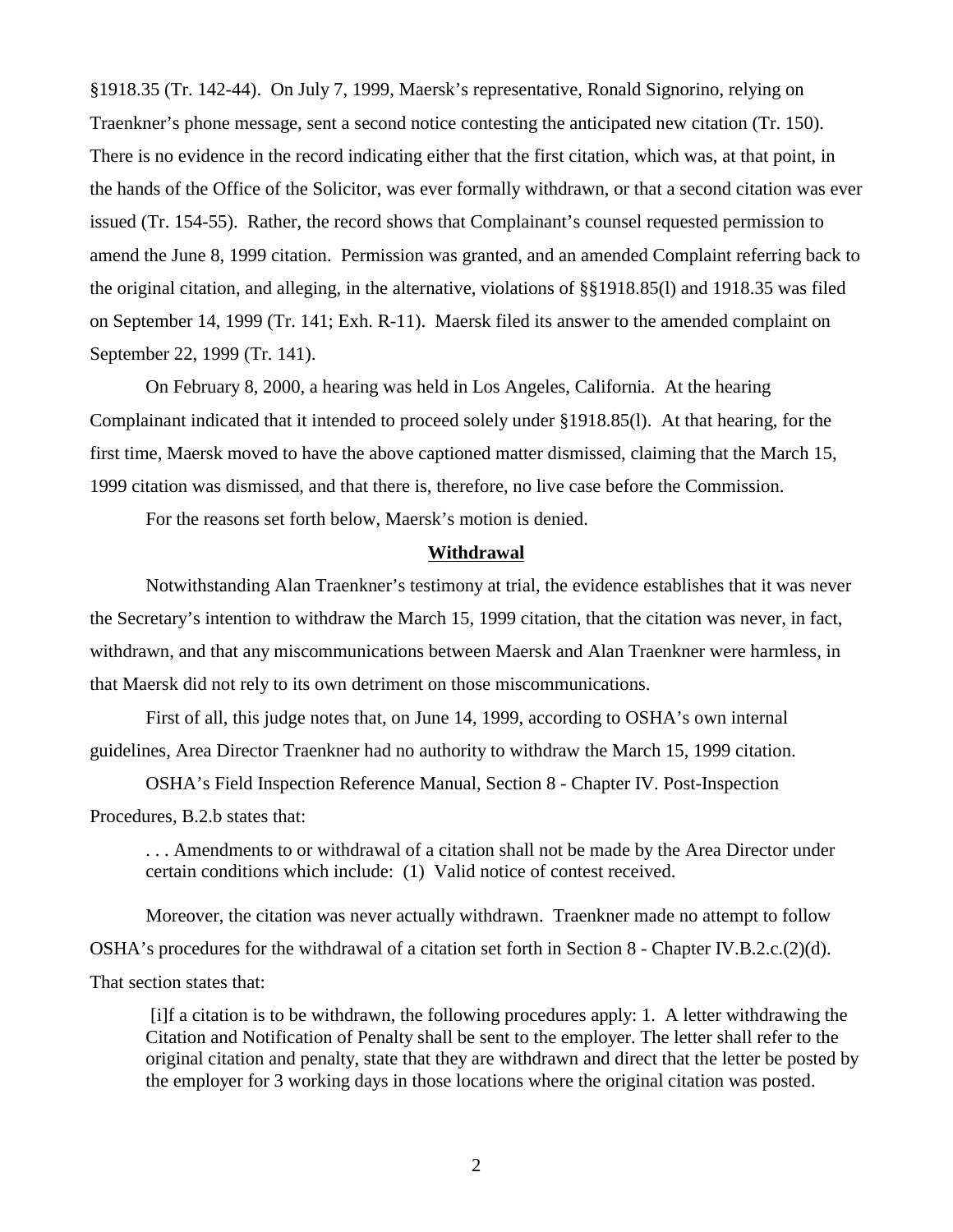By the time Traenkner made his June 14 phone call to Maersk's representative, Maersk's notice of contest had been received and forwarded to Washington. The Commission's jurisdiction had been invoked, and control of the case had been transferred to the Office of the Solicitor. The Solicitor's Office, which has no power to issue citations, effected OSHA's intent, which was to amend the charges, by requesting leave to file, and by filing an amended complaint, rather than by withdrawing the existing citation and issuing a new one (Tr. 39-40).

Finally, both parties understood that it was, in fact, never the Secretary's intent to drop the matter, as evidenced by Maersk's second (unnecessary) notice of contest, and its stipulation to the filing of the amended complaint. Generally, the Commission has found that no relief is available to an employer where the Secretary made misleading statements or failed to follow proper procedures unless the employer relied on the Secretary's misrepresentations and was thereby prejudiced in the preparation or presentation of its defenses. *See, e.g.; Keppel's Inc.*, 7 BNA OSHC 1442 (No. 77-3020, 1979); *Gem Industrial, Inc.* 17 BNA OSHC 1861, 1865, 1996 CCH OSHD ¶31,197 (No. 93-1122, 1996); *Stripe-a-Zone, Inc.*, 10 BNA OSHC 1694, 1982 CCH OSHD ¶26,069 (No. 79-2380, 1982). Although the amended complaint alleged charges of both §§1918.85(l) and 1918.35, in the alternative, rather than the sole §1918.35 charge Maersk expected, Maersk received, and answered said amended complaint. Maersk produced witnesses at the hearing and presented a defense meeting the amended citation. Maersk cannot, under the circumstances, claim to have been prejudiced by Traenkner's mistaken assertion that the March 15, 1999 citation was being withdrawn.

This judge finds that the March 15, 1999 citation was never withdrawn, and that Maersk was not prejudiced by Traenkner's representation that said citation was being withdrawn, because Maersk knew at all times that although the legal basis for the violation was being changed, the Secretary intended to pursue litigation based on the allegedly violative conditions set forth in the original citation.

# **Alleged Violation**

Serious citation 1, item 1, as amended (Tr. 7), alleges:

29 CFR 1918.85(l): The Employer did not provide, and ensure that employees use, fall protection meeting the requirements of paragraph 1918.85(k) whenever the employee works along an unguarded edge where a fall hazard exists.

(a) Vessel Maersk San Antonio, Long Beach, CA. An employee was allowed to work unprotected at the open edge of a hatch exposed to a fall hazard.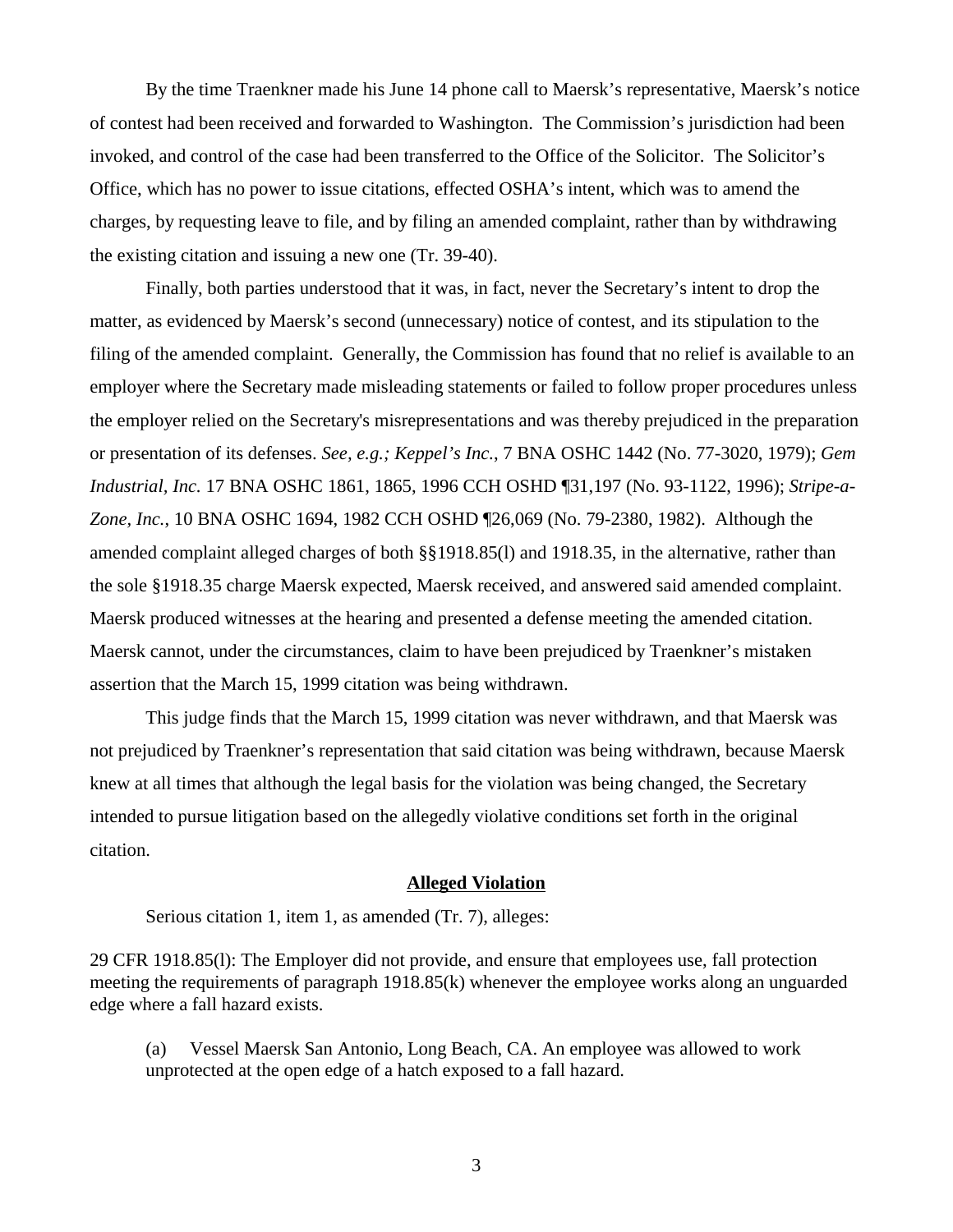# *Facts*

OSHA Compliance Officer, Jay Larson, testified that, on February 25th, 1999, during a routine scheduled inspection aboard the *Maersk San Antonio*, he observed and photographed a Maersk walking boss standing approximately one foot from the edge of a 40' hatch, looking down (Tr. 17, 19-20; Exh. C-1). Larson testified that the walking boss was not using any fall protection, and could have fallen approximately 16 to 20 feet into the hatch (Tr. 20-21, 25). Larson testified that the walking boss was exposed to the fall hazard for approximately three to four minutes (Tr. 21).

Mark Blackman, Maersk's safety manager, testified that, based on the CO's photograph, he believed the walking boss was not within three feet of the edge of the open hatch (Tr. 88). Blackman admitted however, that it was difficult to tell from the picture, and that he was not present during the inspection (Tr. 88, 96).

Blackman testified that Maersk does not, in fact, require its walking bosses to use fall protection when making brief "orientation observations," *i.e.*, when taking three or four seconds to look into a hatch which is being, or about to be unloaded, to see what type of cargo, and/or "surprises," might be down there (Tr. 73, 79, 94). Blackman testified that Maersk determined that although these walking bosses would be "fleetingly" exposed to a fall hazard there was no way to provide fall protection for them (Tr. 74, 84). Blackman testified that Maersk did not ascertain whether there were any safe anchorages for a harness and lanyard, as required under OSHA standard  $\S 1918.85(k)(6)$ , which states:

Each fall protection system's fixed anchorages shall be capable of sustaining a force of 5,000 pounds (22.2 kN) or be certified as capable of sustaining at least twice the potential impact load of an employee's fall. Such certification must be made by a qualified person.. . . \* \* \*

For the purposes of this paragraph, qualified person means one with a recognized degree or professional certificate and extensive knowledge and experience in the subject field who is capable of design, analysis, evaluation and specifications in the subject work, project, or product.

 (Tr. 100-03). Blackman testified that because Maersk does not own the *San Antonio,* "it would be very difficult" for Maersk to obtain permission to bring in a qualified person to certify possible anchorages (Tr. 103). Similarly Blackman testified that permanent anchors could not be installed because the ship is chartered, rather than owned by Maersk (Tr. 85). Blackman stated that Maersk cautioned its walking bosses not to put themselves in danger unnecessarily, and to stay away from unguarded edges as much as possible (Tr. 84, 95, 105).

4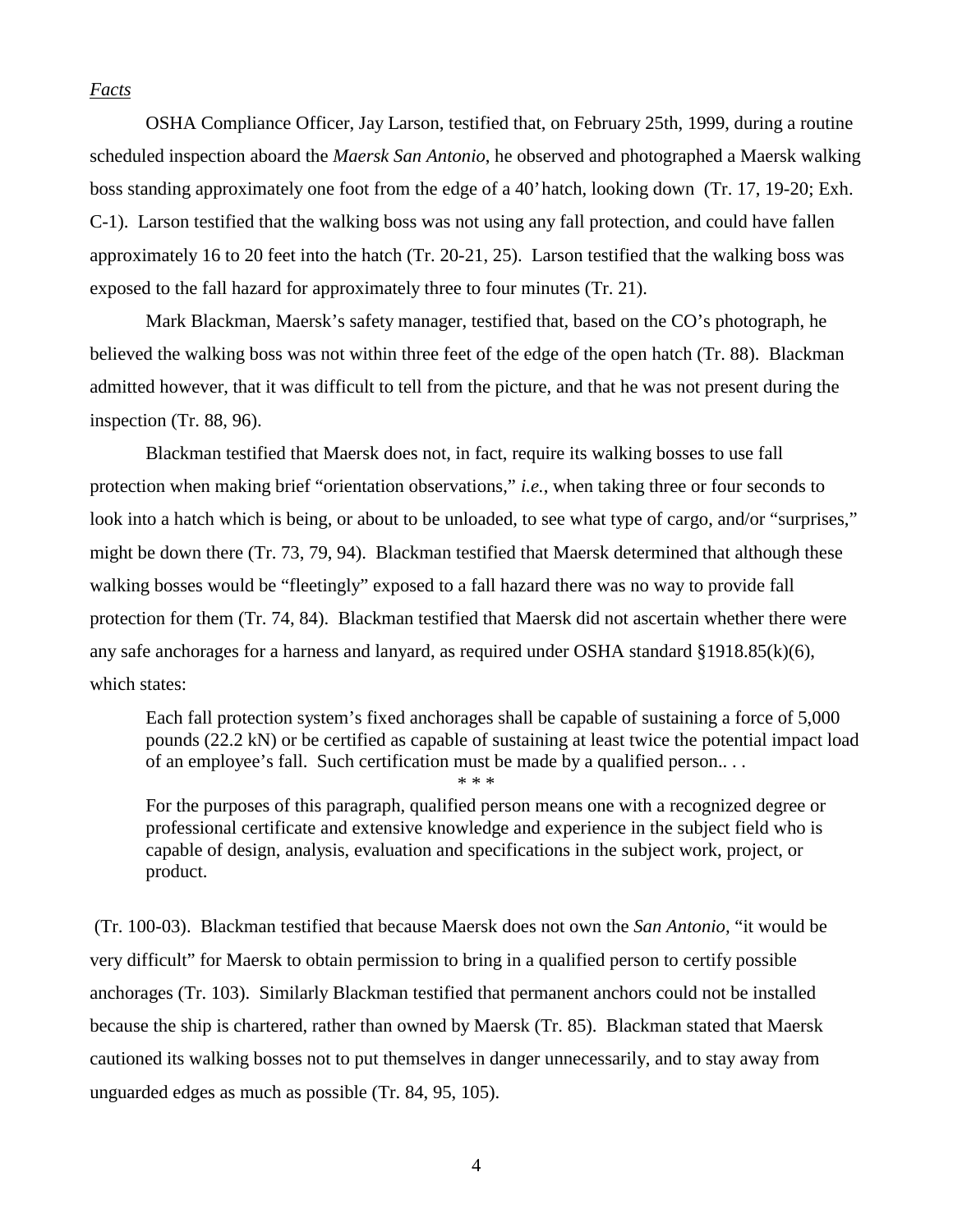Traenkner testified that Maersk could have erected guardrails around the hatch, but acknowledged Maersk's position that guardrails would be knocked down by containers being hoisted from the hatch (Tr. 126).<sup>1</sup> Alternatively, Traenkner suggested that the walking boss could have tied off to hooks in the hatch cover, D-rings in the floor, or to the I beams pictured behind him (Tr. 126; Exh. C-1). Traenkner believed that any of these anchorage points would have met the requirements of §1918.85(k)(6). Finally Traenkner testified that Maersk could have installed a static line where its exposed employees could tie off (Tr. 127).

## *Discussion*

Maersk argues that the cited standard is inapplicable, and that the Secretary has failed to make out her *prima facie* case. In addition, Maersk raises the affirmative defenses of "greater hazard" and "infeasibility."

**Exposure.** Maersk argues that Complainant's evidence fails to establish, by a preponderance of the evidence, that its walking boss was within three feet of the unguarded hatch edge. This judge disagrees.

Photographs can be misleading, and it is not entirely clear from Complainant's Exh. C-1 how far from the edge of the hatch Maersk's walking boss was at the time the picture was taken. The photograph, however, catches only a single second of CO Larson's observations. Larson, the only witness testifying who was actually present at the job site, testified that it was clear to him that the walking boss came within three feet of the edge (Tr. 44).

This judge credits Larson's testimony, and finds that employee exposure to the unguarded edge has been established.

**Applicability.** Maersk argues that §1918.85(l) is inapplicable to the cited circumstances, and that §1918.85 **Containerized cargo operations** . . . (j) *fall protection.. . .*(3) *Other exposure to fall hazards*, is the applicable standard. Subsection (j)(3) provides:

The employer shall ensure that each employee exposed to a fall hazard is protected by a fall protection system meeting the requirements of paragraph (k) of this section. Exception. Where the employer can demonstrate that fall protection for an employee would be infeasible or create a greater hazard due to vessel design, container design, container storage, other cargo stowage, container handling equipment, lifting gear, or port conditions, the employer shall alert the affected employee about the fall hazard and instruct the employee in ways to minimize exposure to that hazard.

<sup>&</sup>lt;sup>1</sup> The feasibility of installing guardrails is not at issue, however. Section 1918.85(1), is applicable *only* to unguarded edges, that is, where *no* guardrails have been installed. Subsection (l) prescribes a specific means of abating the described hazard, *i.e.,* the individual harness/lanyard systems described in §1918.85(k).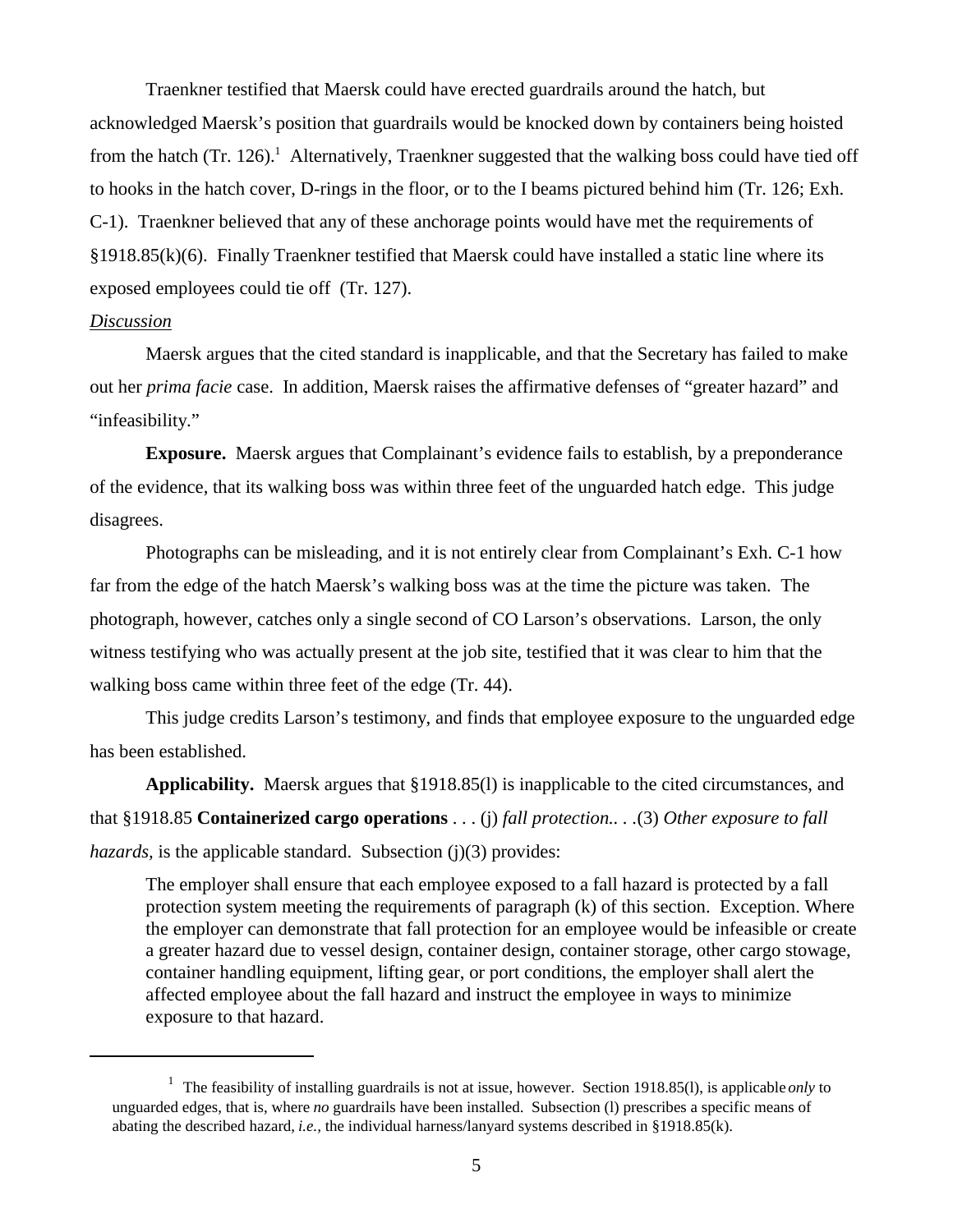The standard cited by the Complainant, §1918.85(l) *Working along unguarded edges,* provides:

The employer shall provide, and ensure that the employee use, individual fall protection meeting the requirements of paragraph (k) of this section whenever the employee works along an unguarded edge where a fall hazard exists (see §1918.2).

Reading the standard in its entirety, it appears that subsection (j) applies to work taking place atop containers, (*See also,* Note to the Final Rule, 62 FR 40142, 40173 (1997)[§1918.85(j) covers the hazard of falls from the tops of intermodal containers]), while subsection (l) applies to fall hazards not covered by subsection (j) to which employees may be exposed while engaged in longshoring activities. The walking boss exposed to the cited hazard was working on deck rather than atop an intermodal container, and subsection (l) was correctly cited.

This judge notes that the protections required by both standards, *i.e.,* personal fall arrest systems conforming to the requirements of subsection (k), are identical. Moreover, the infeasibility and greater hazard exceptions listed in subsection (j)(3), and relied upon by Maersk are also recognized affirmative defenses, and so may be raised by Maersk regardless of which subsection is cited. Stated another way, even if §1918.85(j)(3) were found to be applicable, Respondent would still have to establish that it came within the exception stated therein. For the reasons stated below, it failed to carry its burden.

Complainant argues that Maersk failed to raise the affirmative defense of infeasibility prior to the hearing; however, an answer can be amended to include an affirmative defense so long as the opposing party is not prejudiced. *General Motors Corporation, Chevrolet Motor Division*, 10 BNA OSHC 1293, 1982 CCH OSHD ¶25,872 (No. 76-5344, 1982). Post-trial amendment of the pleadings is proper "[w]hen issues not raised by the pleadings are tried by the express or implied consent of the parties." *Peavey Co.,*16 BNA OSHC 2022, 1994 CCH OSHD ¶30,572 (No. 89-2836, 1994). The Commission has held that consent may be implied from the parties' introduction of evidence relevant only to the unpleaded issue. *McWilliams Forge Company, Inc.*, 11 BNA OSHC 2128, 1984 CCH OSHD ¶26,979 (No. 80-5868, 1984).

 Both parties introduced evidence relevant to the issue of infeasibility; the pleadings are, therefore, amended to conform to that evidence. The affirmative defenses of both infeasibility and greater hazard are at issue.

**Infeasibility.** To establish the affirmative defense of infeasibility, an employer bears the burden of showing that: 1) the means of compliance prescribed by the applicable standard was infeasible, in that (a) its implementation was technologically or economically infeasible or (b) necessary work operations were technologically or economically infeasible after its implementation,

6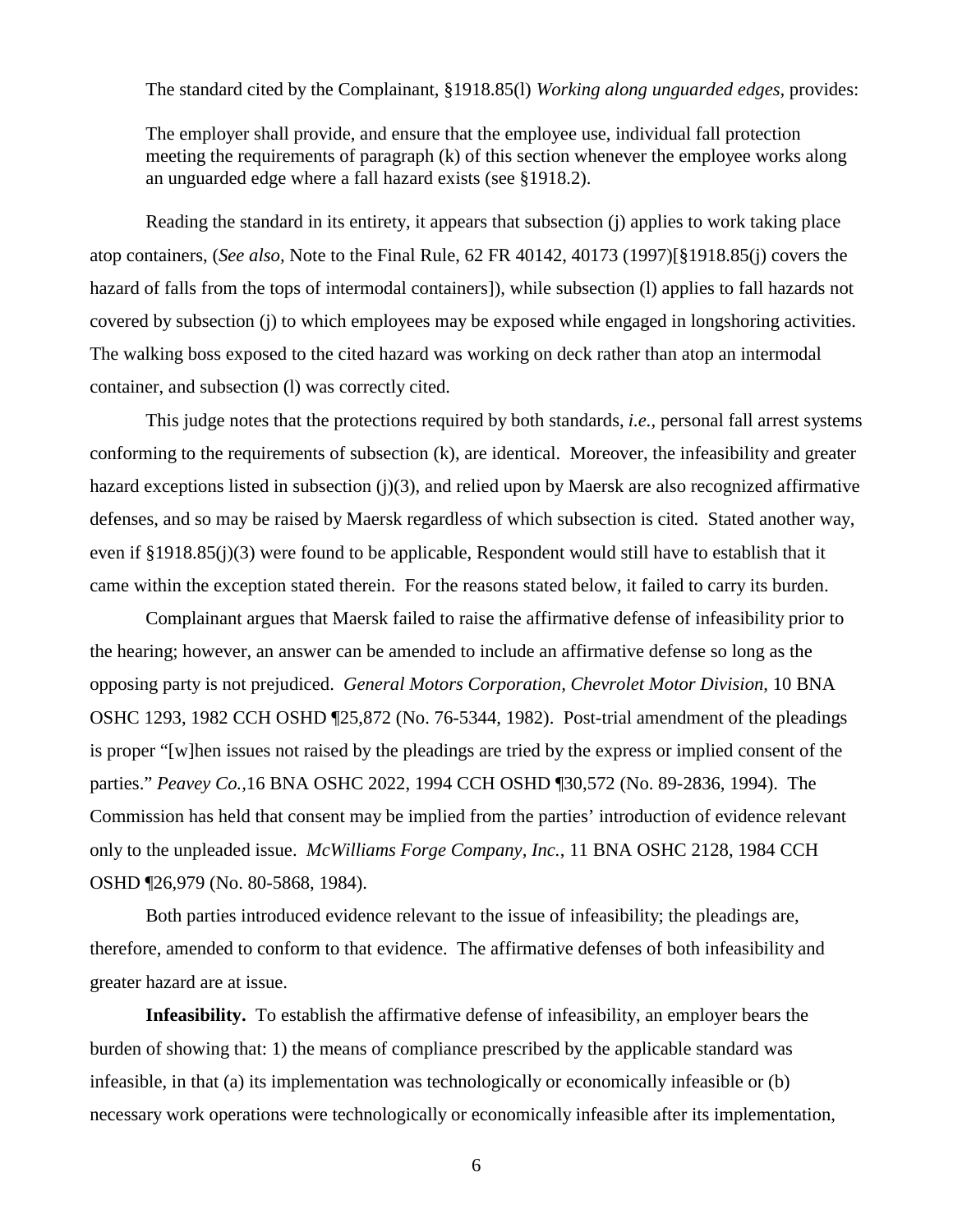and 2) there were no feasible alternative means of protection. *V.I.P. Structures, Inc.,* 16 BNA OSHC 1873, 1994 CCH OSHD ¶30,485 (No. 91-1167, 1994).

Maersk maintains that the use of a fall protection system conforming to the requirements of §1918.85(k) was infeasible because there were no certified anchorages available where a lanyard could be tied off. Maersk, however, introduced *no* evidence that any of the suggested possible anchorages were inadequate. Rather Maersk's witness, Blackman, merely testified that it would have been "difficult" to obtain permission to have possible anchorages tested.

Maersk's showing fails to establish that it would have been infeasible for the walking boss to tie off either to the suggested equipment or to a static line.

Greater Hazard. It appears that Maersk's real concern, however, is for the perceived greater hazard to employees tied off to *any* anchorage while containers are being hoisted. Maersk maintains that cargo securing equipment is in more or less constant motion while containers are being loaded and/or unloaded. Maersk contends that any life line in use around a hatch is "sure to be fouled by such concurrent movements, endangering the person tied to it." (Brief in Support of Respondent's Argument, p. 10).

In order to establish the affirmative defense of a greater hazard, the employer must show that: 1) the hazards of compliance are greater than the hazards of non-compliance; 2) alternative means of protection are unavailable; and 3) an application for a variance would be inappropriate. *See Walker Towing Corp.*, 14 BNA OSHC 2072, 2078, 1991-93 CCH OSHD ¶29,239, p. 39,161 (No. 87-1359, 1991). Moreover, the Commission has held that an employer's failure to explain why it did not apply for a variance for regularly performed operations obviates need to address the first two elements of the defense. *Spancrete Northeast, Inc.*, 15 BNA OSHC 1020, 1991 CCH OSHD ¶29,313 (No. 86-521, 1991).

Maersk admits that it was its longstanding practice to allow its walking bosses to inspect open hatches without the use of fall protection. Maersk further admits that it was aware that those employees were exposed to the very fall hazards contemplated by §1918.85(l), but made a conscious decision not to require the protection dictated by that standard, believing that the prescribed safety precautions created a greater hazard to their employees. Yet Maersk introduced no evidence that it has ever applied, or contemplated applying to OSHA for a variance from the operation of §1918.85(l).

7